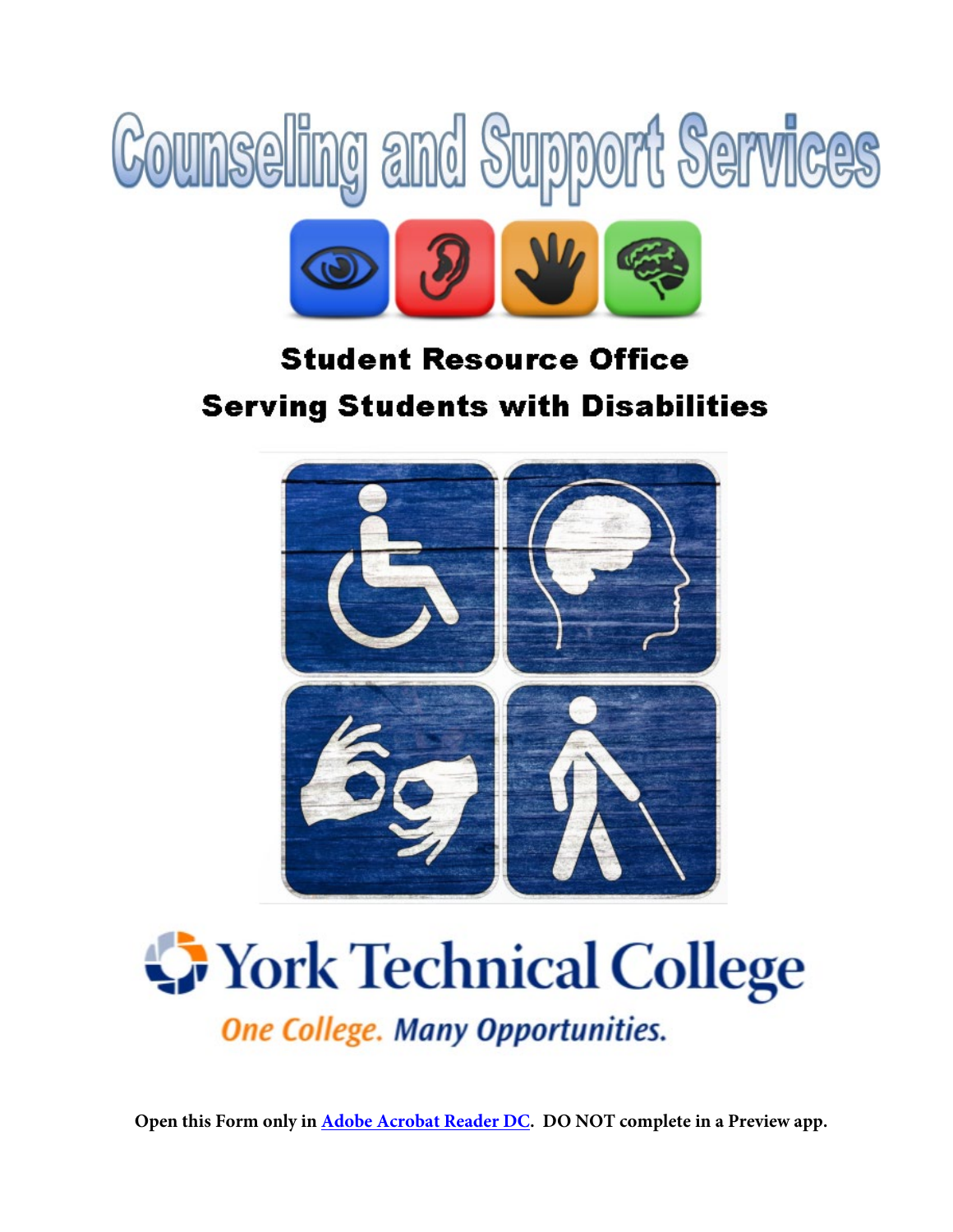### **APPLYING FOR SERVICES AND MODIFICATIONS**

#### **WHO IS ELIGIBLE TO RECEIVE SERVICES AND MODIFICATIONS**

Any student enrolled at York Technical College (YTC) who has a documented impairment that substantially limits one or more major life activity and functionally limits an equal opportunity in the educational environment is eligible for services from **Counseling and Support Services (CASS**). This may or may not include academic modifications. Each student is assessed on a case-by-case basis.

#### **New Students:**

Read all information included in this "information packet"

- Fill out the *Student Resource Office Intake Form*
- Make an appointment with an SRO Counselor by calling the office, 803-327-8007, or coming by the CASS front desk located in J Building.
- Students will submit the **Student Resource Office Intake Form** along with **all documentation** acquired to the initial meeting. We will discuss any additional information that may be needed.

#### **Returning Students:**

Returning YTC students previously approved for accommodations are to come by CASS to complete a "Faculty Notification Form Request" (FNF) each semester to arrange for modifications. FNFs are sent to their instructor(s) and outline approved modifications. It is suggested that the student discuss with your instructor(s) the approved modifications. All Faculty Notifications will be made electronically.

It is always important to REGISTER FOR YOUR COURSES EARLY! Also, students requiring accommodations need to understand that it is *their responsibility* to request services in a *timely manner*. Arranging for certain modifications can take a considerable amount of time. Please allow a minimum of *2-3 weeks' notice for implementing certain accommodations such as sign language interpretation.*

# **YOUR RIGHTS**

As a student requesting accommodations, you have the right to:

- an equal opportunity to learn; and
- reasonable modifications if the location, delivery system, and/or instructional method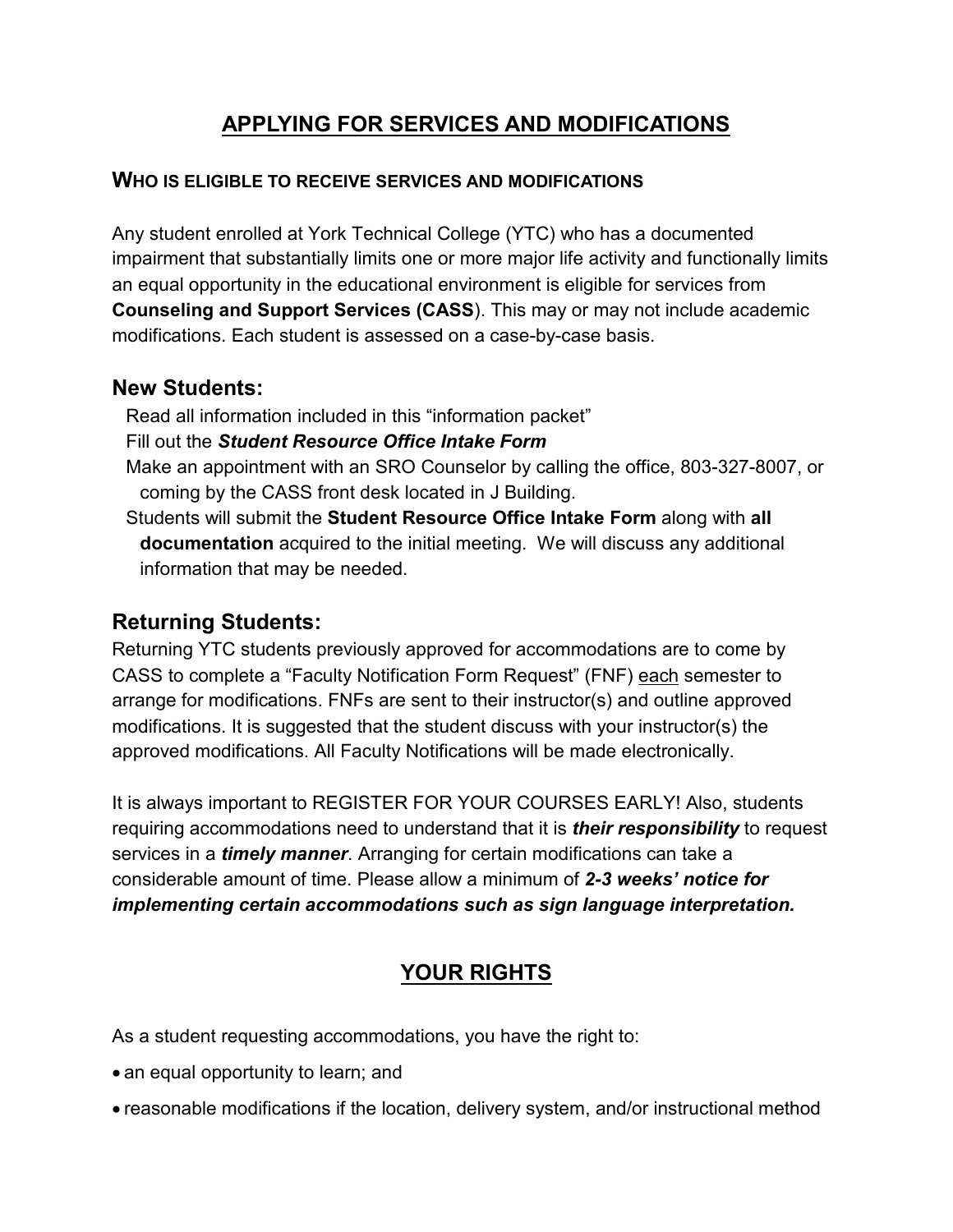limit your access, participation, or ability to benefit from the educational process, provided it is **reasonable**, will not cause an **undue burden**, and will not **fundamentally alter** the course content and/or curriculum; and

• An equal opportunity to participate in, and benefit from, the academic community. This includes access to services at a comparable level as that provided to any student.

Examples of modifications include, but are not limited to: extending the time limit on a test; moving a class to an accessible location; providing a sign language interpreter for YTC-sponsored activities.

#### **Each request for modifications is considered on a case-by-case basis.**

#### **DOCUMENTATION NEEDED**

#### **WHO IS RESPONSIBLE FOR SUBMITTING DOCUMENTATION?**

The student requesting modifications is responsible for acquiring and submitting documentation of an accommodation request to the CASS. Students are encouraged to bring documentation with them when applying for these services.

Consultation with the student is the most important source of information that helps make the decision on appropriate accommodations. Consultation with other Counselors within CASS, Faculty and/or Family may also be helpful in determining appropriate modifications. A consent form will be completed at intake for services and any other consultation.

It is also the student's responsibility to meet and maintain the College's fundamental academic and technical standards. Academic accommodations may not apply directly to classes or programs with clinical components. Requested accommodations will be discussed on a case by case basis.

Please bring the documentation you have acquired to the initial meeting. We will discuss any additional information that may be needed.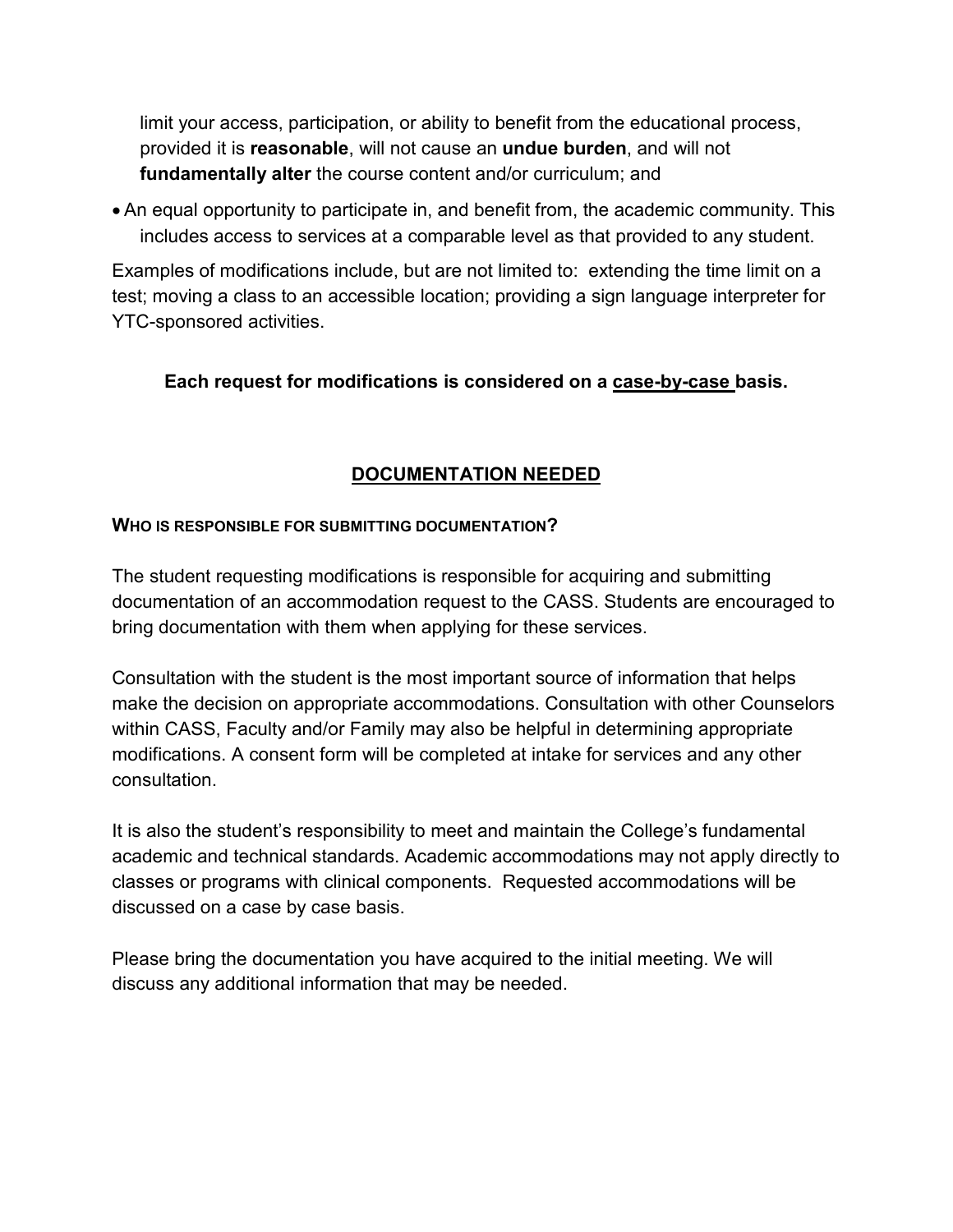#### **WHERE DO I GET DOCUMENTATION?**

Documentation must be from a professional qualified to identify and diagnose the condition, who has undergone appropriate and comprehensive training, has relevant experience, and has no personal relationship with the student, i.e., Physician, Psychologist, Counselor, Social Worker, Psychiatrist, etc. A good match between the credentials of the individual making the diagnosis and the condition being reported is expected (e.g., an orthopedic limitation might be documented by a physician, but not a licensed psychologist).

CASS reserves the right to deny services or modifications until such time as the appropriate documentation is provided.

#### **WHAT SHOULD THE DOCUMENTATION INCLUDE?**

- A **clear evaluation statement** of the exact diagnosis
- Information on the **functional impact**
- Details of the **progression or prognosis** of the condition
- A description of the **diagnostic criteria**, evaluation methods, procedures, tests, and dates of administration

Documentation, along with the student's evaluation, should be thorough enough to demonstrate whether, and how, a major life activity is substantially limited by providing a clear sense of the **severity, frequency, and pervasiveness of the condition(s).** 

**Recommendations** from the professional can provide valuable information for review and the planning process, especially when the recommended modifications and strategies are logically related to the functional limitation(s). Any documentation related to previous modifications at another institution can be reviewed and discussed for appropriateness in the current setting.

# **Documentation is used only for the purpose of determining appropriate modifications within YTC and is not used for determining disability for any other entity.**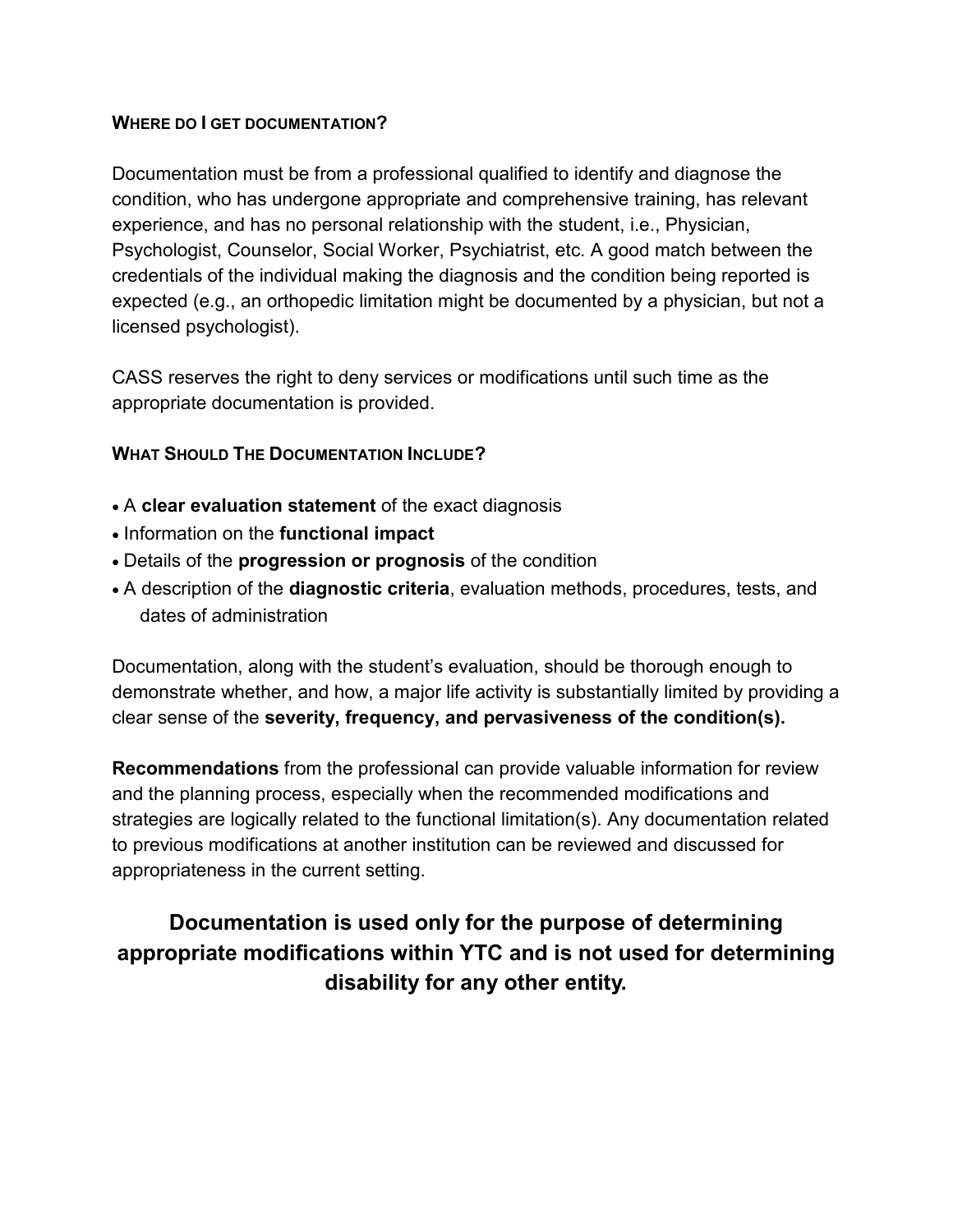#### **WHERE IS THE DOCUMENTATION KEPT?**

Documentation is maintained in a secure electronic record management system in compliance with the Family Education Rights and Privacy Act and the Americans with Disabilities Act. Students' academic records and CASS records are not combined.

#### **WHY IS DOCUMENTATION NECESSARY?**

Documentation establishes the individual as a person with a need for accommodations and provides rationale for *reasonable* modifications. The SRO needs sufficient information to assist students in determining eligibility for services and identifying possible *appropriate* modifications.

Documentation is needed to establish a diagnosis, however, the student is the best source of information regarding the impact on functioning. If securing documentation is a challenge, set up a time to meet with an SRO Counselor to help identify sources of documentation that are acceptable for establishing the diagnosis.

*PLEASE NOTE: Documentation requirements vary among colleges and other postsecondary institutions. Suggested accommodations by credentialed professionals are considered in approving appropriate modifications, however, CASS will make the final determination. Approved accommodation may not transfer to other academic institutions.*

#### **COMPLAINTS**

Any complaints about modifications (physical access, interpreters, note takers, taped texts, Braille copies, unwillingness of faculty to accommodate the student's required needs, etc.) should be reported to CASS at 803-327-8007*.* A meeting will be scheduled to discuss complaints and the CASS Counselor will work toward a resolution. This may include coordination with other college offices with the student's involvement and consent.

Students with accommodations are encouraged to meet with their instructor(s). The student knows their required accommodation and is the best one to explain their own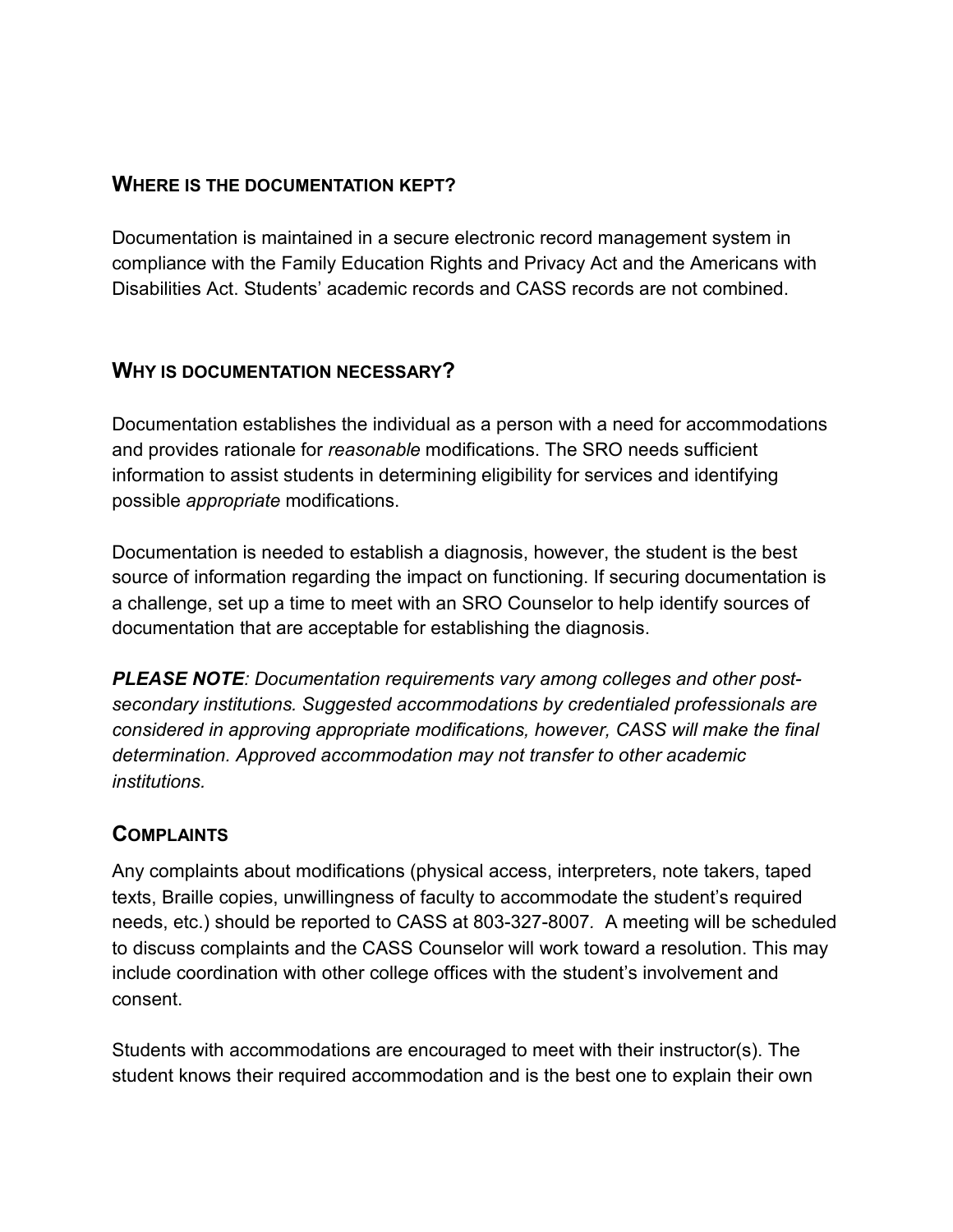coping strategies. Don't wait for a problem to arise. Not only will this put you at ease it will help the instructor(s) understand, and meet, your individual needs.

#### **FOR MORE INFORMATION, CONTACT:**

**York Technical College J-Building Counseling & Support Services- Student Resource Office specialresources@yorktech.edu** 

#### **803-327-8007 Toll Free at 1-800-922-TECH (8324) RELAY service for the hearing impaired may Dial 711 Confidential FAX (803) 325-2897**

#### **Directions for Completion of Intake Form**

- 1. Complete the Fillable Form below. Make sure this document is opened in the Adobe Acrobat Reader DC program. Do not open in a web browser. Link to the [Adobe Acrobat Reader DC Download](https://get.adobe.com/reader/).
- 2. Attach any scans or pictures or documentation. These instructions and links are listed following the form.
- 3. Complete the Consent and Disclosure Form.
- 4. When you Sign the document it will Save the document to your computer, use a unique file name and note location.
- 5. Contact CASS-SRO to set up an Intake Appointment with a Counselor. Contact information is listed above.
- 6. Email this form as an attachment to the Counselor's email that you are meeting. Or you may bring in a copy of the printed form and documentation to the Intake Appointment.

#### **Directions for Digital Signature**

- 1. Click on **Student Signature Field**
- 2. Select "**Configure New Digital ID**"
- 3. Select "**Create New Digital ID**" then Select "**Continue**"
- 4. Select "**Save to File**" then "**Continue**"
- 5. Enter name as you want your signature to appear. Enter email address and click "**Continue**"
- 6. Save signature in a location on your computer.
- 7. Create a Password for your signature. Select "**Save**"
- 8. Select the signature from the list and select "**Continue**"
- 9. Enter the Password, select "**Sign**"
- 10. This opens a dialog box that allows you save the Form with a unique name, take note of location of the file.
- 11. Once you select "**Save**" it will post your Digital Signature on the line.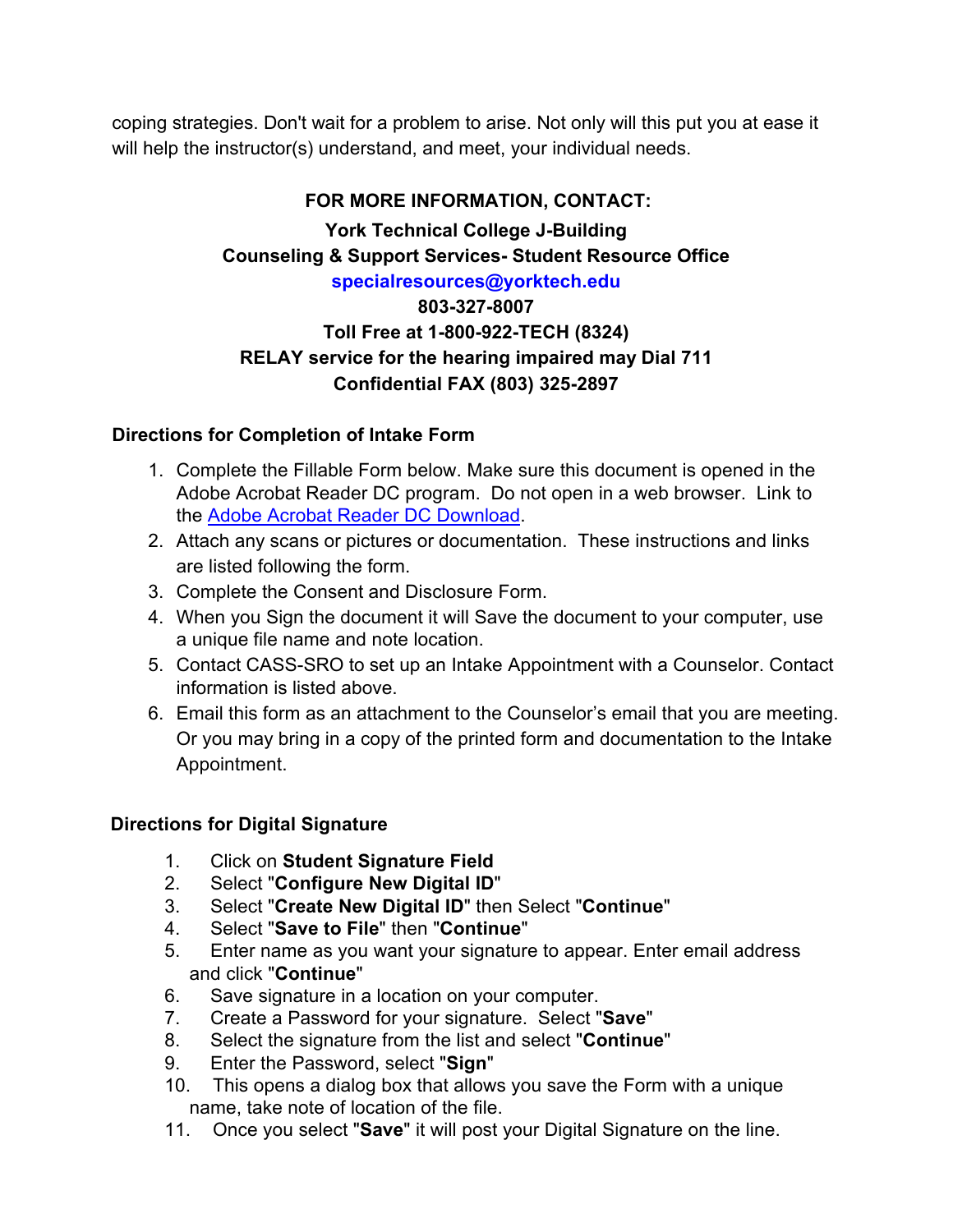

**Counseling and Support Services** 

J Building 803-327-8007

# **Student Resource Office Intake**

| <b>Personal Information</b> |  |                                                                                                     |
|-----------------------------|--|-----------------------------------------------------------------------------------------------------|
|                             |  |                                                                                                     |
|                             |  |                                                                                                     |
|                             |  |                                                                                                     |
|                             |  |                                                                                                     |
|                             |  |                                                                                                     |
| <b>Declared Disability</b>  |  |                                                                                                     |
|                             |  |                                                                                                     |
|                             |  |                                                                                                     |
|                             |  |                                                                                                     |
|                             |  |                                                                                                     |
|                             |  |                                                                                                     |
|                             |  |                                                                                                     |
|                             |  | What modifications have you had in the past that have helped you in the learning environment ______ |
|                             |  |                                                                                                     |
|                             |  |                                                                                                     |
|                             |  |                                                                                                     |
|                             |  | ,我们也不会有什么?""我们的人,我们也不会有什么?""我们的人,我们也不会有什么?""我们的人,我们也不会有什么?""我们的人,我们也不会有什么?""我们的人                    |
| Documentation:              |  |                                                                                                     |

Documentation will be required to verify the diagnosis from a professional qualified to diagnose the condition. Bring any documentation that you have to the initial meeting. Additional documentation may be requested to establish verification of a disability in the learning environment.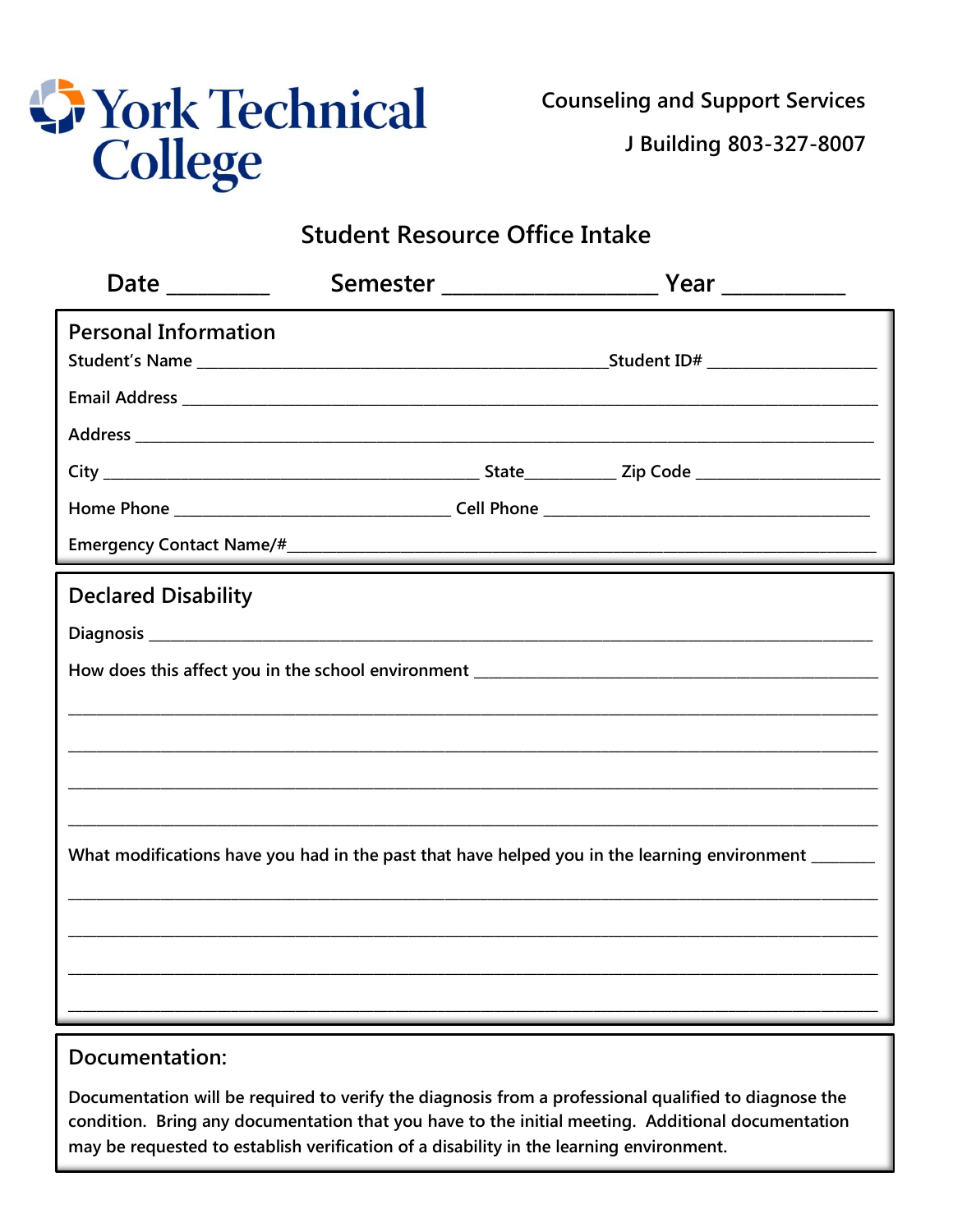

**Counseling and Support Services** 

J Building 803-327-8007

# **Student Resource Office Intake**

| Requested modifications: Please list the modifications that you are requesting due to the<br>presence of a disability. |           |
|------------------------------------------------------------------------------------------------------------------------|-----------|
|                                                                                                                        |           |
| <u> 1989 - Johann Stoff, deutscher Stoff, der Stoff, der Stoff, der Stoff, der Stoff, der Stoff, der Stoff, der S</u>  |           |
| <u> 1989 - Johann Stoff, deutscher Stoff, der Stoff, der Stoff, der Stoff, der Stoff, der Stoff, der Stoff, der S</u>  |           |
|                                                                                                                        |           |
|                                                                                                                        |           |
| the contract of the contract of the contract of the contract of the contract of the contract of the contract of        |           |
|                                                                                                                        | Date Late |

| <b>Office Use</b>                                                                                                    |
|----------------------------------------------------------------------------------------------------------------------|
|                                                                                                                      |
|                                                                                                                      |
| Date of Intake: Counselor Signature: Counselor Signature: Counter of Intake: Counselor Signature: Counter of Intake: |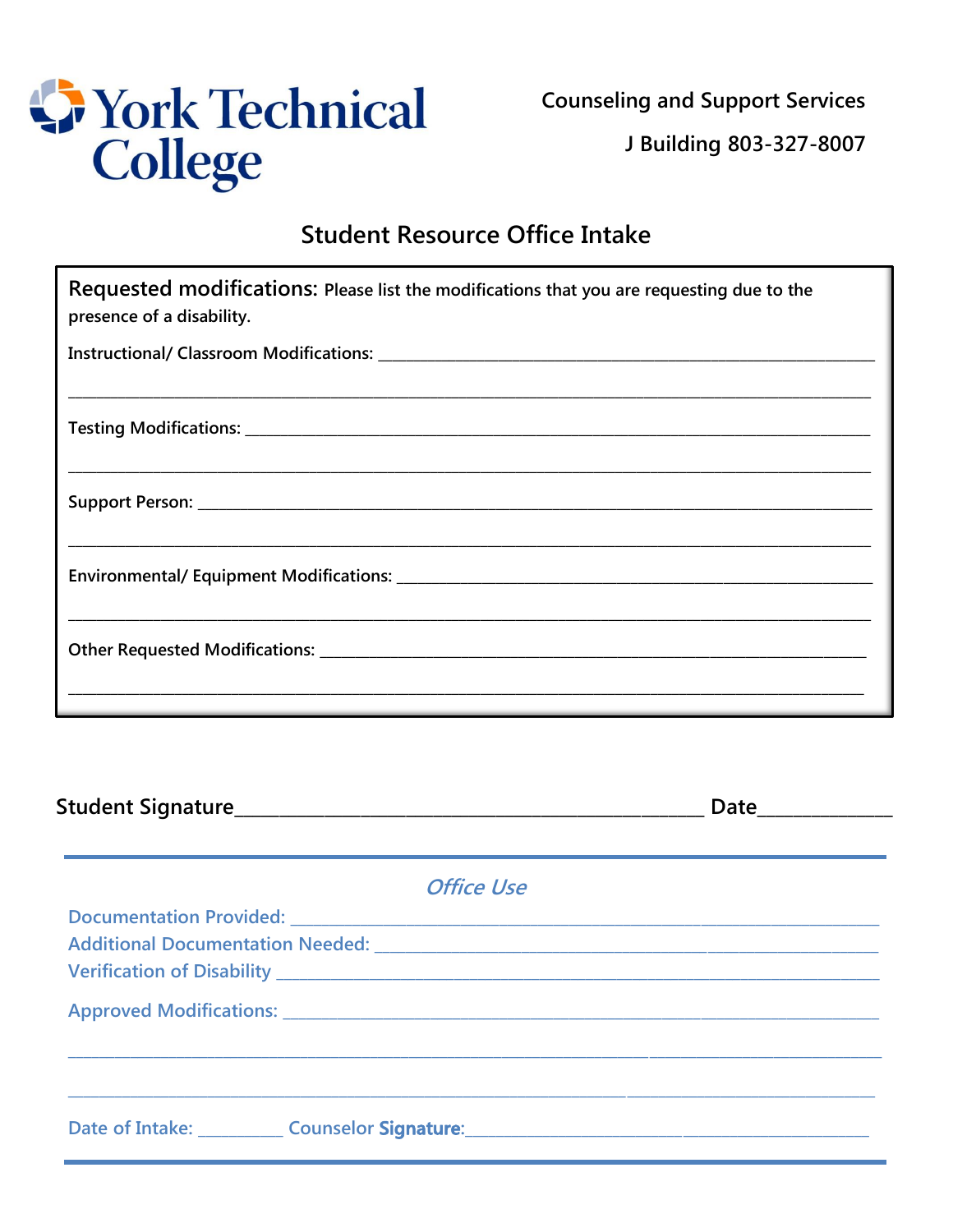#### **Directions for Attaching Documentation**

- 1. Make sure you have opened the Intake Form in [Adobe Acrobat](https://get.adobe.com/reader/) Reader DC program and not in a web browser.
- 2. Select the "**View**" option at the top of the page
- 3. From the pull down menu select "**Tools**" then select "**Comments**" then select "**Open**"
- 4. This will open a pane on the right side of the page and a toolbar on the top
- 5. On the **Tool Bar** you will select the **Paperclip with the + sign** and you select "**Attach File**"
- 6. The mouse icon will turn to a push pin, Click in the open area near the Paperclip below this text.
- 7. This will open a dialog box to locate the name of the file saved on your computer with the documents to submit.
- 8. Repeat with other files

#### **Please submit only .pdf, Word Documents, or images such as .jpeg**

If you are unable to attach the file, email the completed Intake Form to the Counselor you are meeting and attach the documents to the email. **Please bring a copy of the documentation to your Intake Appointment in case the attachments are not clear.** 

If you are having difficulty obtaining documentation, complete the intake form and set up an appointment and we will discuss option for obtaining documentation.